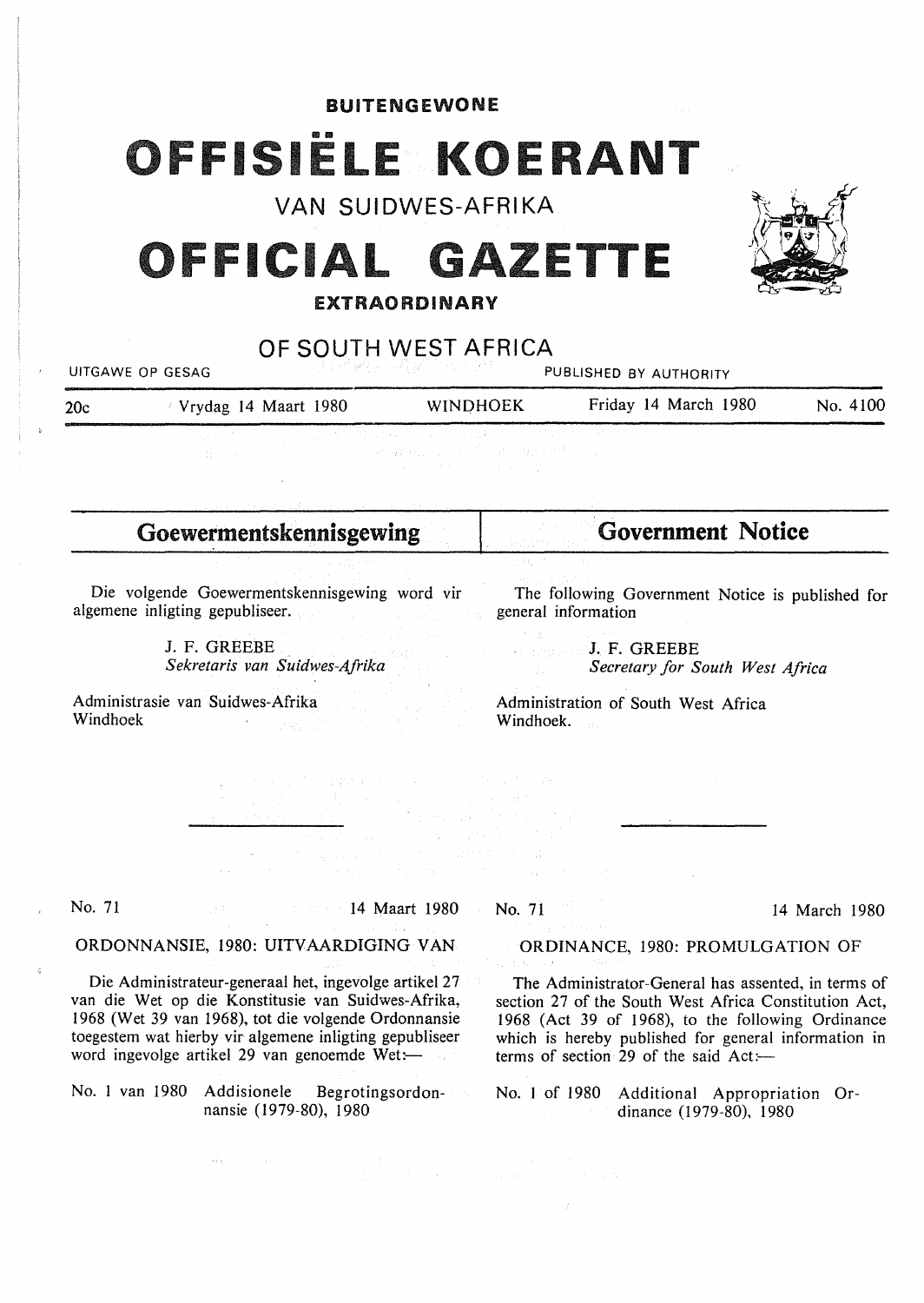#### **Ordonnansie** . **No. l van 1980**

#### **ADDISIONELE · BEGROTINGSORDONNANSIE (1979-80), 1980**

*(Goedgekeur 11 Maart 1980) (Afrikaanse teks. deur die Administrateur-generaal onderteken) (Datum van inwerkingtred{ng 14 Maart 1980)* 

## **ORDONNANSIE**

Tot beskikbaarstelling van 'n verdere bedrag geld vir die dienste van die Gebied Suidwes-Afrika vir die boekjaar wat op 31 Maart 1980 eindig.

Die Wetgewende Vergadering van die Gebied Suidwes-Afrika, met die toestemming van die Administrateurgeneraal dermate sodanige toestemming nodig is vooraf verkry en deur die Voorsitter van die Vergadering aan die Vergadering meegedeel, VERORDEN SOOS VOLG:-

1. Die Gebiedsinkomstefonds word hiermee op die Inkomsterekening belas met die bedrag van vier miljoen sewehonderd twee-en-tagtig duisend sewehonderd vier-entwintig rand, soos uiteengesit in die Bylae, tot dekking van sekere uitgawes bo en behalwe die bedrae beskikbaar gestel vir die dienste van die Gebied vir die boekjaar wat op 31 Maart 1980 eindig soos in Ordonnansie 11 van 1979 vermeld is.

**Aanwcnding van geld.** 

Gebicdsinkomstefonds bclas met R4 782 724 op **lnkomstcrckcning.** 

**Uitvocrcndc Komitcc kan :1fwyking gocdkcur.** 

2. Die geld wat deur hierdie Ordonnansie beskikbaar gestel word, moet aangewend word vir die dienste in besonderhede vermeld in die Bylae en meer omstandig uiteengesit in die Addisionele Begroting van Uitgawe **(S.W.A.**  5-1980) deur die Wetgewende Vergadering goedgekeur, en behoudens artikel 3 hiervan, en vir geen ander doel nie.

3. Met die goedkeuring van die Uitvoerende Komitee kan 'n besparing ender enige subhoof van 'n begrotingspos aangewend word tot dekking van 'n oorskryding onder enige ander subhoof, of van uitgawe ender 'n nuwe subhoof, van dieselfde begrotingspos: Met dien verstande dat die som van die bedrae wat in kolom 2 van die Bylae by Ordonnansie 11 van 1979 en in kolom 2 van die Bylae hierby teenoor 'n bepaalde subhoof of item van 'n subhoof voorkom, nie oorskry mag word nie, en besparings daarop ewe min aangewend mag word vir enige ander doel as die waarvoor die geld beskikbaar gestel is soos in die gemelde Bylaes aangedui.

Kort titel.

4. Hierdie Ordonnansie heet die Addisionele Begrotingsordonnansie ( 1979-80), 1980.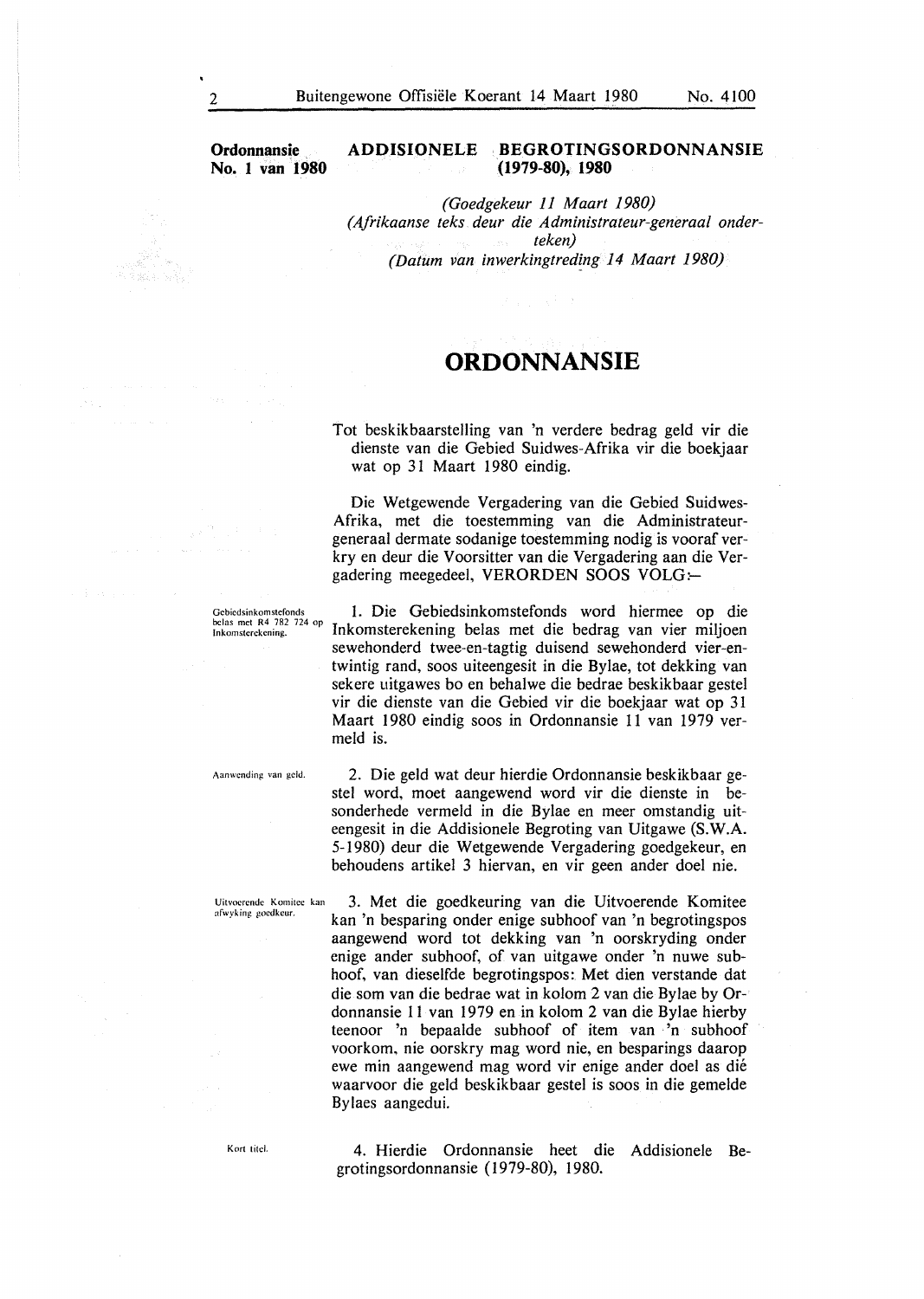#### **ADDITIONAL APPROPRIATION ORDINANCE (1979-80), 1980**

*(Assented to 11 March 1980) (Afrikaans text signed by the Administrator-General) (Date of commencement 14 March 1980)* 

# **ORDINANCE**

To appropriate a further amount of money for the services of the Territory of South West Africa for the financial year ending 31 March 1980.

BE IT **ORDAINED** by the Legislative Assembly for the Territory of South West Africa, with the consent of the Administrator-General, in so far as such consent is necessary, previously obtained and communicated to the Assembly by the Chairman of the Assembly, as follows:-

1. The Territory Revenue Fund is hereby charged, on the Revenue Account, with the amount of four million seven hundred and eighty-two thousand seven hundred and twentyfour rand, as shown in the Schedule, to meet certain expenditure over and above the amounts appropriated for the services of the Territory for the financial year ending 31 March 1980 as specified in Ordinance 11 of 1979.

2. The money appropriated by this Ordinance shall be **Application of money.**  applied to the services detailed in the Schedule and more particularly specified in the Additional Estimates of Expenditure **(S.W.A.** 5-1980) approved by the Legislative Assembly, and subject to section 3 hereof, and to no other purpose.

3. With the approval of the Executive Committee, a saving on any subhead of a vote may be applied to meet excess expenditure on any other subhead, or expenditure on a new subhead, of the same vote: Provided that the sum of the amounts appearing against a specific subhead or item of a subhead in column 2 of the Schedule to Ordinance 11 of 1979 and in column 2 of the Schedule hereto shall not be exceeded, nor shall savings thereon be applied for any purpose other than that for which the money is appropriated as indicated in the said Schedules.

4. This Ordinance shall be called the Additional Ap- Short title. propriation Ordinance (1979-80), 1980.

 $\label{eq:2.1} \begin{split} \mathcal{L}_{\text{max}}(\mathbf{a},\mathbf{a},\mathbf{b}) = \mathcal{L}_{\text{max}}(\mathbf{a},\mathbf{b}) + \mathcal{L}_{\text{max}}(\mathbf{a},\mathbf{b}) = \mathcal{L}_{\text{max}}(\mathbf{a},\mathbf{b}) \\ \mathcal{L}_{\text{max}}(\mathbf{a},\mathbf{b},\mathbf{b}) = \mathcal{L}_{\text{max}}(\mathbf{a},\mathbf{b}) = \mathcal{L}_{\text{max}}(\mathbf{a},\mathbf{b}) \end{split}$ 

**Territory Revenue Fund**  charged with R4 782 724 **on Revenue Account.** 

**Executive Committee may approve variation.**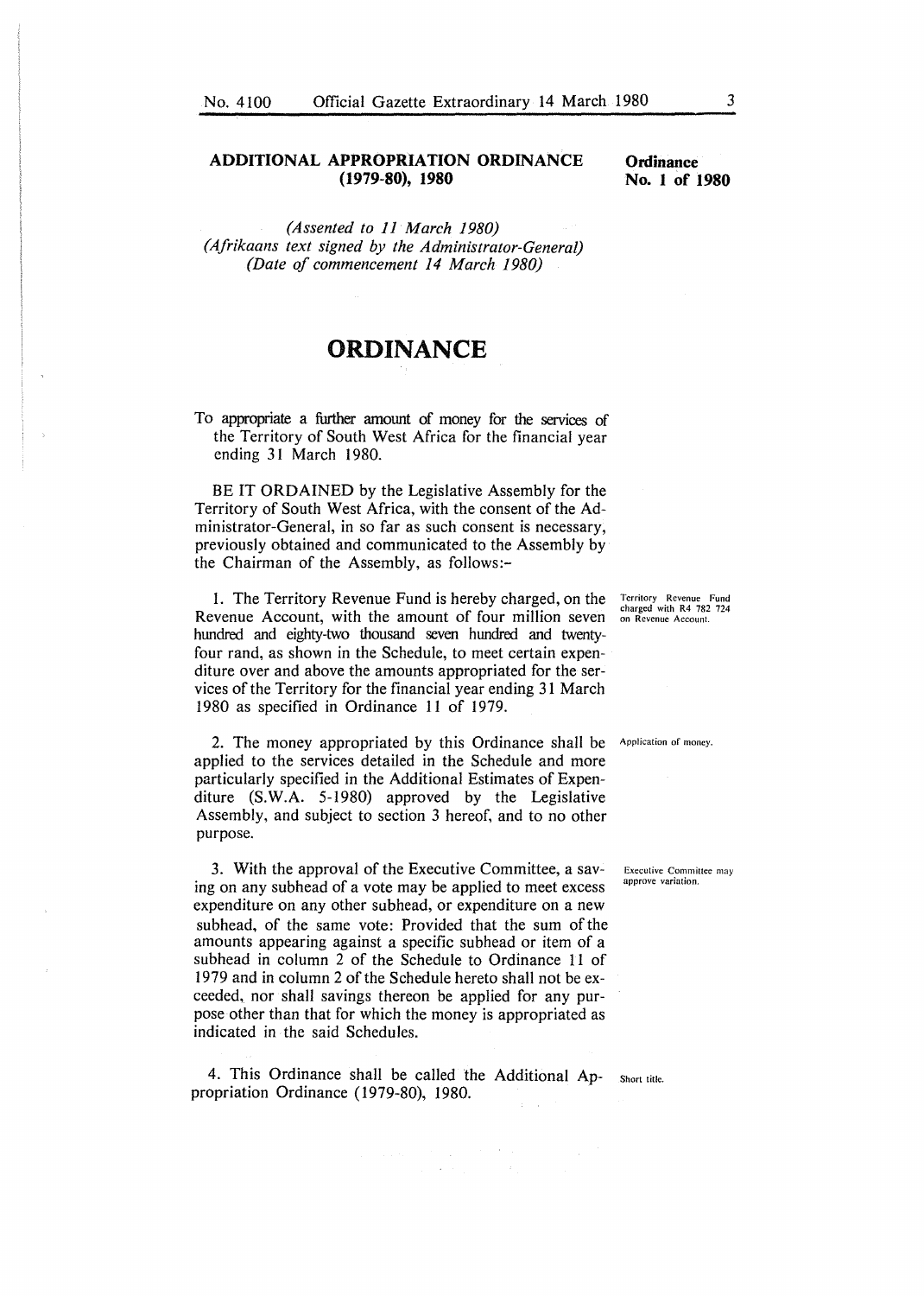**Ordonnansie No. 1 van 1980** 

 $\mathcal{L}_{\text{eff}}$ 

### **ADDISIONELE BEGROTINGSORDONNANSIE (1979-80), 1980**

| Begrotingspos  |                                                                                                                    | Bedrag                                                                                               | Kolom 2 |
|----------------|--------------------------------------------------------------------------------------------------------------------|------------------------------------------------------------------------------------------------------|---------|
| No.            | Titel                                                                                                              | R                                                                                                    | R.      |
| $\mathbf{1}$ . | $Insluitende$ —<br>Geskenke deur die Administrasie                                                                 | 6 724<br>$\sum_{\substack{ \lambda \in \mathcal{A} \\ \lambda \in \mathcal{A}}} \mathcal{R}^{(k+1)}$ | 2 600   |
| 2.             | Wetgewende Vergadering                                                                                             | 16 000                                                                                               |         |
| 3.             |                                                                                                                    | 650 000                                                                                              |         |
| 5.             |                                                                                                                    | 325 000                                                                                              |         |
| 7.             | Natuurbewaring en Toerisme<br>Insluitende -<br>Toelae aan die Nasionale Eenheid<br>vir Voëlberingingsadministrasie | $-253000$                                                                                            | 600     |
| 8.             |                                                                                                                    | 964 000                                                                                              |         |
| 9.             | Pensioene en Gratifikasies                                                                                         | 500 000                                                                                              |         |
| 10.            |                                                                                                                    | 39 000                                                                                               |         |
| 12.            |                                                                                                                    | 29 000                                                                                               |         |
| 15.            | Aanwending tot die Gebiedsontwikkel-<br>ings- en -reserwefonds                                                     | 2 000 000                                                                                            |         |
|                | <b>TOTAAL</b>                                                                                                      | 4 782 724                                                                                            |         |

 $\label{eq:2.1} \frac{1}{\sqrt{2}}\left(\frac{1}{\sqrt{2}}\right)^{2} \left(\frac{1}{\sqrt{2}}\right)^{2} \left(\frac{1}{\sqrt{2}}\right)^{2} \left(\frac{1}{\sqrt{2}}\right)^{2} \left(\frac{1}{\sqrt{2}}\right)^{2} \left(\frac{1}{\sqrt{2}}\right)^{2} \left(\frac{1}{\sqrt{2}}\right)^{2} \left(\frac{1}{\sqrt{2}}\right)^{2} \left(\frac{1}{\sqrt{2}}\right)^{2} \left(\frac{1}{\sqrt{2}}\right)^{2} \left(\frac{1}{\sqrt{2}}\right)^{2} \left(\$ 

### **BYLAE**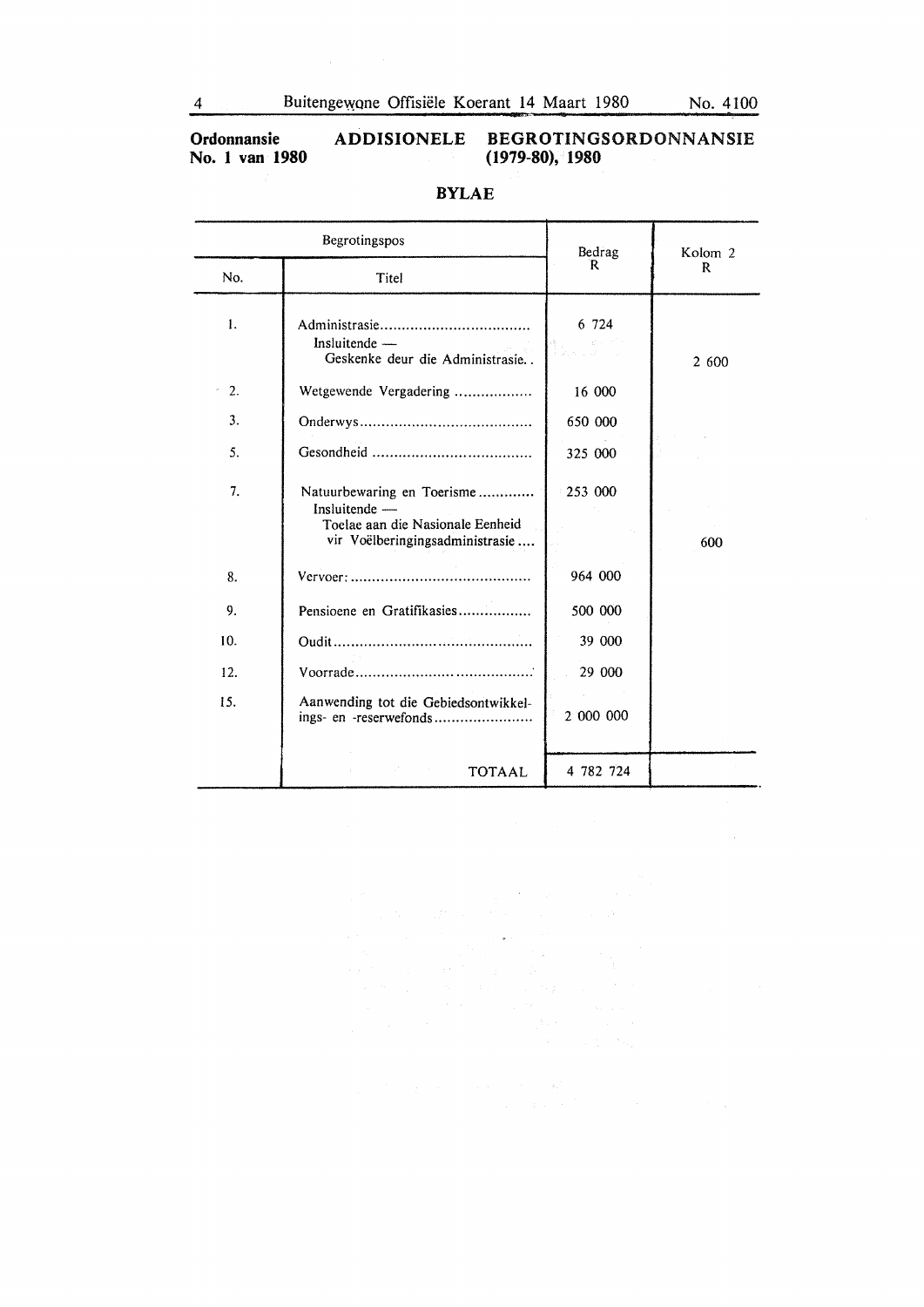### **ADDITIONAL APPROPRIATION ORDINANCE (1979-80), 1980**

**Ordinance No. 1 of 1980** 

| Vote           |                                                                                                                   | Amount    | Column <sub>2</sub> |
|----------------|-------------------------------------------------------------------------------------------------------------------|-----------|---------------------|
| No.            | Title                                                                                                             | R         | R                   |
| 1.             | Including $-$<br>Gifts by the Administration                                                                      | 6 724     | 2 600               |
| $\overline{2}$ | Legislative Assembly                                                                                              | 16 000    |                     |
| 3.             |                                                                                                                   | 650 000   |                     |
| 5.             |                                                                                                                   | 325 000   |                     |
| 7.             | Nature Conservation and Tourism<br>Including $-$<br>Grant to the National Unit for<br>Bird Ringing Administration | 253 000   | 600                 |
| 8.             |                                                                                                                   | 964 000   |                     |
| 9.             | Pensions and Gratuities                                                                                           | 500 000   |                     |
| 10.            |                                                                                                                   | 39 000    |                     |
| 12.            |                                                                                                                   | 29 000    |                     |
| 15.            | Appropriation to the Territorial Deve-<br>lopment and Reserve Fund                                                | 2 000 000 |                     |
|                | <b>TOTAL</b>                                                                                                      | 4 782 724 |                     |

 $\ddot{\phantom{a}}$ 

 $\mathcal{A}^{\mathcal{A}}$ 

### **SCHEDULE**